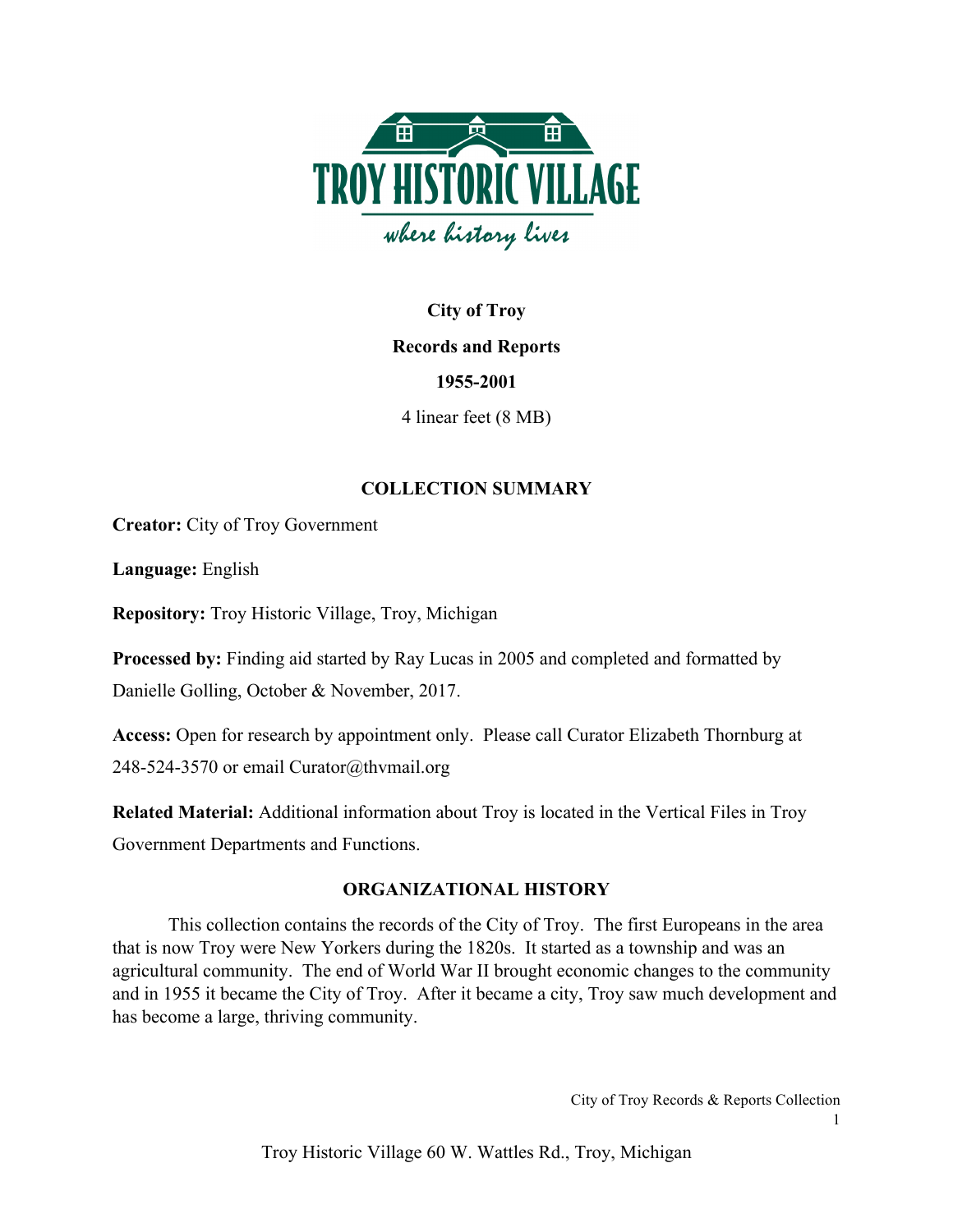#### **SCOPE AND CONTENT NOTE**

This collection contains budgets, audits, reports, and other organizational records pertaining to the running of the City of Troy.

**Arrangement:** Series 1 in this collection is for the most part arranged chronologically and Series 2 is arranged alphabetically.

#### **COLLECTION INVENTORY**

#### **SERIES 1: Budgets & Reports, 1957-2001**

**Location:** 4D, 4N

| <b>Folder Title</b>                                 | Container<br><b>Number</b> | Folder<br><b>Number</b> |
|-----------------------------------------------------|----------------------------|-------------------------|
| Budget, 1957-1959                                   | 13                         | 1                       |
| Proposed Budget, Fiscal Year 1962-1963              | 13                         | $\overline{2}$          |
| Annual Budget, 1965-1966; Capital Budget, 1965-1966 | 13                         | 3                       |
| Annual Budget, 1966-1967                            | 27                         | $\mathbf{1}$            |
| Annual Budget, 1967-1968                            | 27                         | $\overline{2}$          |
| Annual Budget, 1968-1969                            | 27                         | 3                       |
| Annual Budget, 1969-1970                            | 27                         | $\overline{4}$          |
| Annual Budget, 1970-1971                            | 27                         | 5                       |
| Budget, 1972-1973                                   | 27                         | 6                       |
| Annual Budget, 1973-1974                            | 27                         | $\tau$                  |
| Annual Budget, 1974-1975                            | 27                         | 8                       |
| Annual Budget, 1975-1976                            | 26                         | $\mathbf{1}$            |
| Annual Budget, 1976-1977                            | 26                         | $\overline{2}$          |
| Annual Budget, 1977-1978                            | 26                         | 3                       |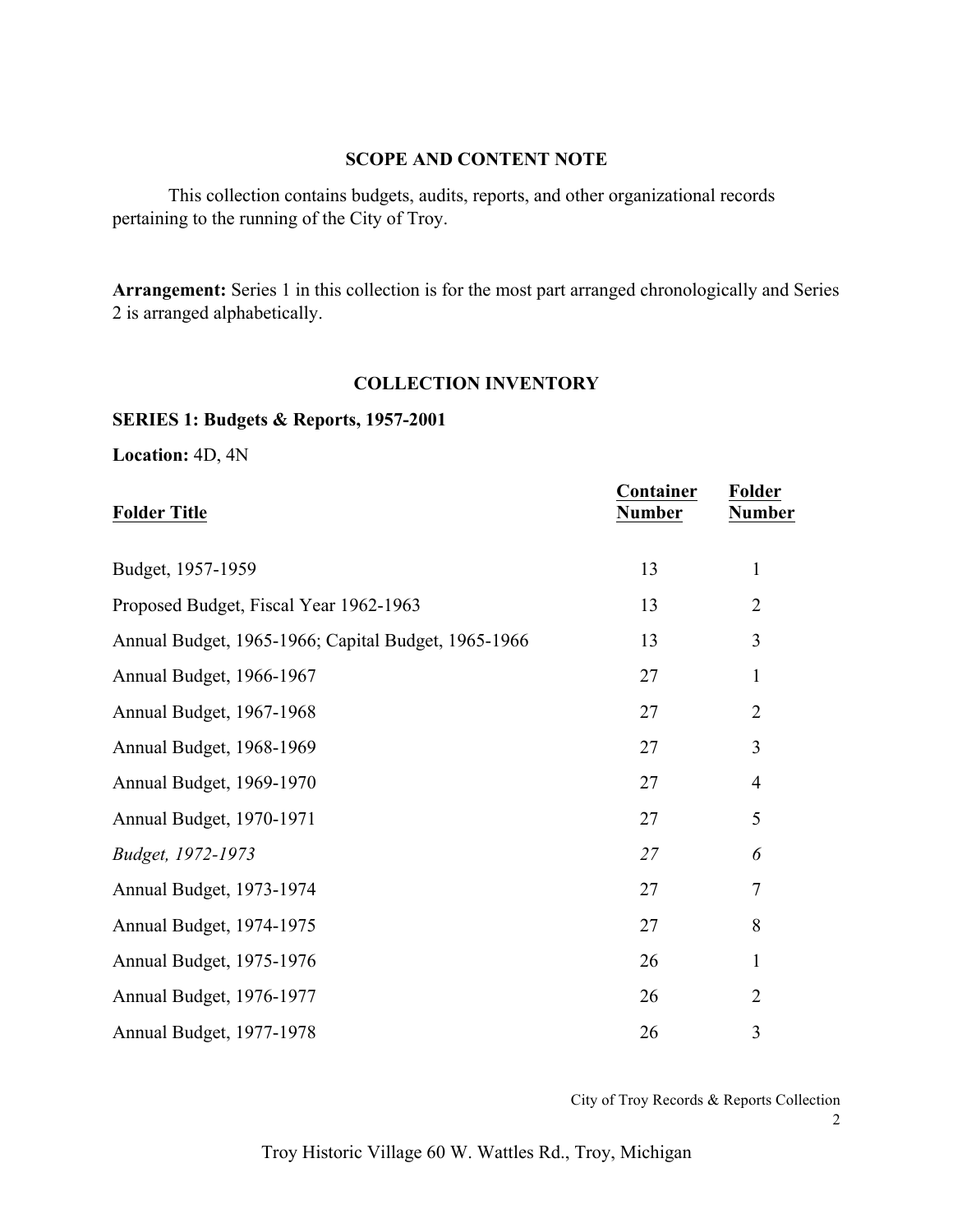| Annual Budget, 1978-1979          | 26 | $\overline{4}$ |
|-----------------------------------|----|----------------|
| Annual Budget, 1979-1980          | 26 | 5              |
| Annual Budget, 1980-1981          | 26 | 6              |
| Annual Budget, 1981-1982          | 26 | 7              |
| Annual Budget, 1982-1983          | 25 | 1              |
| Annual Budget, 1983-1984          | 25 | $\overline{2}$ |
| Annual Budget, 1984-1985          | 25 | 3              |
| Annual Budget, 1985-1986          | 25 | 4              |
| Annual Budget, 1986-1987          | 25 | 5              |
| Annual Budget, 1987-1988          | 25 | 6              |
| Annual Budget, 1988-1989          | 24 | $\mathbf{1}$   |
| Annual Budget, 1989-1990          | 24 | $\overline{2}$ |
| Annual Budget, 1990-1991          | 24 | 3              |
| Annual Budget, 1991-1992          | 24 | 4              |
| Annual Budget, 1992-1993          | 24 | 5              |
| Annual Budget, 1993-1994          | 24 | 6              |
| Annual Budget, 1994-1995          | 24 | 7              |
| Proposed Budget, 1995-1996        | 23 | 1              |
| Annual Budget, 1996-1997          | 23 | 2              |
| Annual Budget, 1998-1999 (1 of 2) | 23 | 3              |
| Annual Budget, 1998-1999 (2 of 2) | 23 | 4              |
| Annual Budget, 1999-2000 (1 of 2) | 23 | 5              |
| Annual Budget, 1999-2000 (2 of 2) | 23 | 6              |
| Annual Budget, 2000-2001 (1 of 2) | 23 | 7              |
| Annual Budget, 2000-2001 (2 of 2) | 23 | 8              |
| Economic Base Analysis, 1963      | 21 | $\mathbf{1}$   |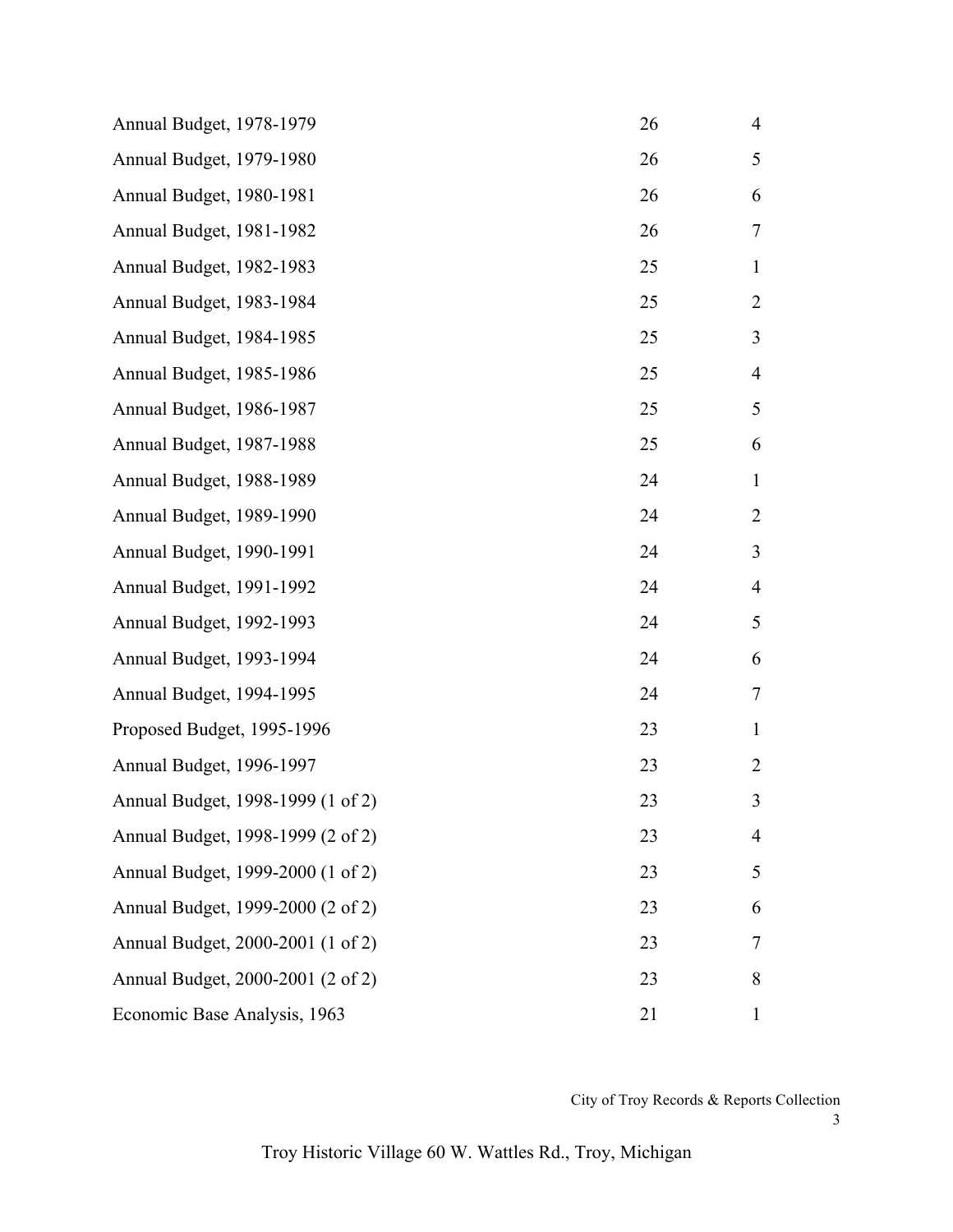| <b>Audit Reports, 1969-1970</b>                                                               | 21 |   |
|-----------------------------------------------------------------------------------------------|----|---|
| Audit Reports, 1973                                                                           | 21 |   |
| Analysis of Proposals for an Integrated Financial Management<br>Information System, 1995-1996 | 21 |   |
| Proposed Budget, 1997-1998                                                                    | 21 |   |
| Proposed Budgets; Detail - Operating, 1995-1998                                               | 21 | 6 |
| Proposed Budgets; Detail – Capital, 1995-1998                                                 | 21 |   |

# **SERIES 2: Miscellaneous Records, 1955-1985**

# **Location:** 1D

| <b>Folder Title</b>                                                     | Container<br><b>Number</b> | <b>Folder</b><br><b>Number</b> |
|-------------------------------------------------------------------------|----------------------------|--------------------------------|
| Analysis of the City of Troy                                            | 14                         | 1                              |
| Appreciation Banquet for Boards and Commissions, programs,<br>1969-1977 | 14                         | $\overline{2}$                 |
| Appreciation Banquet for Boards and Commissions, programs,<br>1978-1985 | 14                         | 3                              |
| Audit, Report on, 1958                                                  | 14                         | $\overline{4}$                 |
| Board of Review, Reassessment Program Report, 1958                      | 14                         | 5                              |
| Boundary Realignment Report, 1966                                       | 14                         | 6                              |
| Building Dedications, 1966-1980                                         | 14                         | 7                              |
| Certificate of Appreciation from Sterling Heights High School,<br>1976  | 14                         | 8                              |
| Chrysler Expressway Meeting Minutes, January, 1959                      | 14                         | 9                              |
| Community Development Study, Big Beaver/Crooks Site, 1966               | 14                         | 10                             |
| Directories of City Officials, 1969-1979                                | 14                         | 11                             |
| Election Ballot with Tallies, December, 1955                            | 14                         | 12                             |